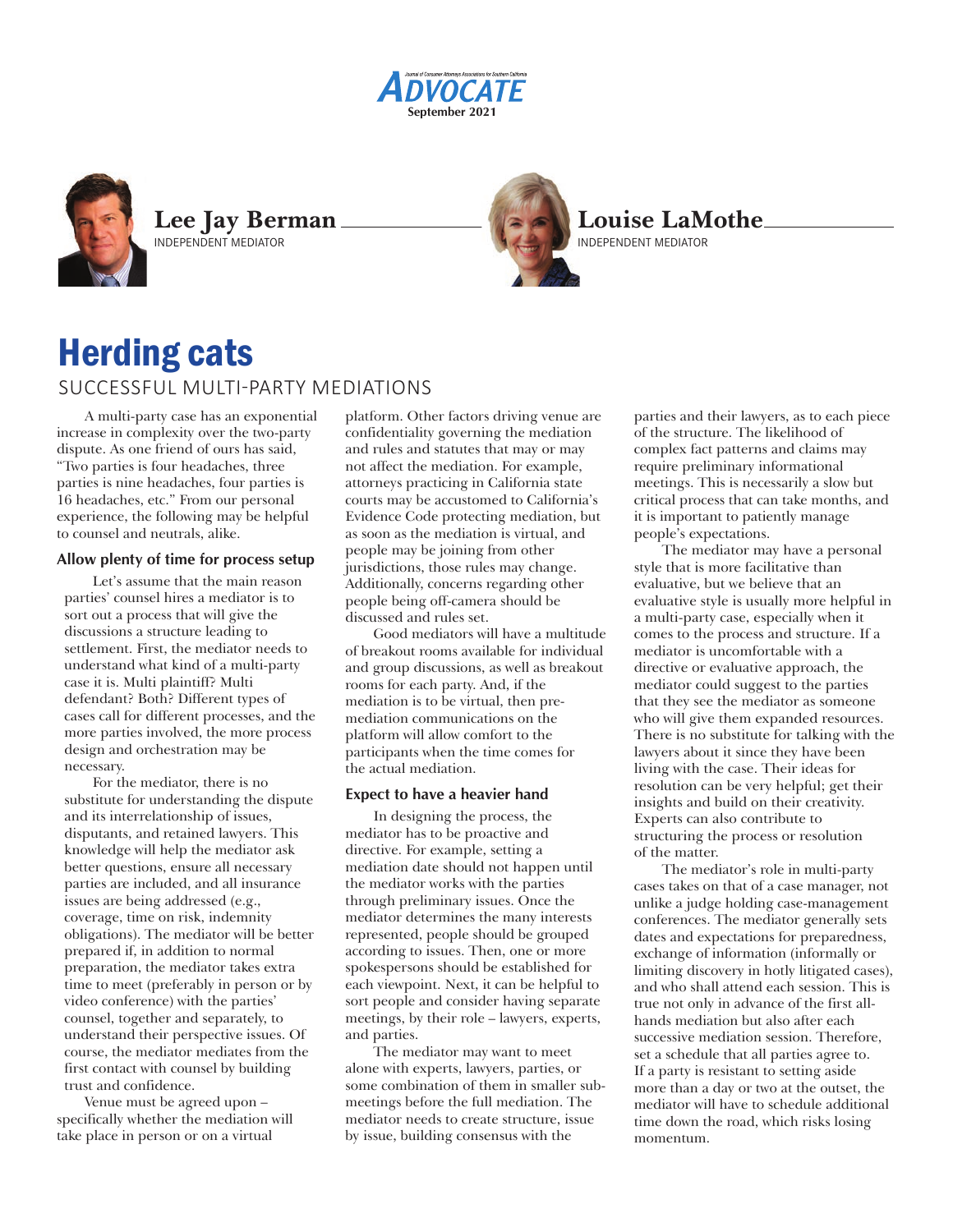

The mediator must demonstrate strong process leadership and hold people accountable (whether that is accomplished by facilitating a consensus or directing with accountability). The mediator is expected to recognize and raise issues that the parties may not be thinking about, such as taxation (past or future) in a business case and recommending advanced and on-call consultations.

#### **The "shadow of the black robe"**

While we know a mediator has no power to order parties to do anything, mediators do benefit from what we call the "shadow of the black robe." This aura results from being at the head of a long table and leading or conducting the process. Thus, parties will generally follow a mediator's direction, especially when it comes to shaping the process.

An important caution is the merging of different neutral roles or ADR processes with the mediation. For example, in California, special experts are court-appointed and are expected to report to the judge with recommendations; however, a mediator is specifically prohibited from speaking to the judge, so a neutral cannot serve in both roles without a specific case management order from a judge.

#### **Mediator preparation**

The process of a multi-party mediation differs from a routine twoparty mediation, perhaps mostly in required preparation. Thus, arranging multi-party mediations may require multiple contacts with counsel, individually and collectively, to learn and build consensus around structure, process, insurance issues, multiple days, attendees (sometimes insurance-only and/or expertonly days are important), witness scheduling, briefing procedures (sometimes staggering submissions are better), and more.

It is helpful to request the parties to prepare and share detailed briefs, giving historical and factual background (ideally in a chronology, to help the mediator sort

through the events) and the law, of course. Also ask counsel to include the history of settlement discussions (to ensure that they all share the same recollection), special complexities that the multi-party element may present, and areas where they think experts may be helpful. If the briefs and supporting materials are lengthy, a very short summary may be requested. Another consideration is staggering brief submissions, rather than having them all come in at the same time.

When appropriate, request a "for mediator's eyes only" brief that addresses specific challenges to settlement, settlement strategies (potential configurations or structures of a settlement), party personalities, client representatives likely to be helpful or most difficult, the history between the parties, financial obstacles, and other helpful information.

At some point in advance of the hearing, the mediator should separately discuss important non-monetary terms, confidential thoughts on obstacles to settlement, who among the clients and/or client representatives are likely to be helpful or most difficult, and where bridges can be built to fashion an agreement. The mediator should preview the ground rules and goals for the opening session and any anticipated joint sessions. The mediator should consider visiting the parties' websites, a useful tool in learning how each party presents itself to the public.

#### **Helping the parties prepare**

In a multi-party case, make sure that counsel has pre-mediation meetings with their clients and with the mediator. In one class action wage and hour case, for example, the employees had different job descriptions and arguably different rights in the eventual settlement amount. Plaintiffs' counsel met with his clients and all agreed that if an employee did not come to the mediation, that person gave her/his proxy to those who did. The group also reached an agreement that a two-thirds vote would be sufficient to

agree to a binding allocation among class members. Using this technique ahead of time eliminates the last-minute holdout and gives the class counsel permission to negotiate the best overall deal. Of course, the same is true in non-class multiple plaintiff cases – plaintiff 's counsel should meet with his/her clients and agree to an allocation formula based upon their merits, or perhaps grouping similarly situated or impacted plaintiffs into two to three categories, with different shares of a settlement.

On the defense side, it may be helpful to have a defense-only meeting after the plaintiff has fully laid out their case. For example, in a construction defect case, at a defense-only meeting (or even subcontractors only), the mediator can develop an allocation formula by working on insurance and coverage issues, before again meeting with the plaintiff.

Another idea to help with allocation is to get each party to anonymously offer an allocation formula, then share among them the proposed allocations. Or, the mediator can ask each defendant to leave itself out and allocate liability only among the others. Although in one case we mediated with a rock band, we asked them to determine what percentage each of the four of them contributed to the overall success of the group, and the total of the four averages came to 180%! Either way, leave plenty of time for the parties to complete these tasks as they will increase the efficiency of the mediator's process.

#### **Have a settlement agreement ready**

In a multi-party mediation, there will likely be complex issues requiring documentation in the settlement agreement. The risk of a complex, multiparty settlement going sideways between the mediation and the time it gets documented and signed afterward is great, considering the number of parties and issues involved. Therefore, it is recommended that a settlement agreement with pre-negotiated terms be ready for signatures when final terms are reached at the mediation.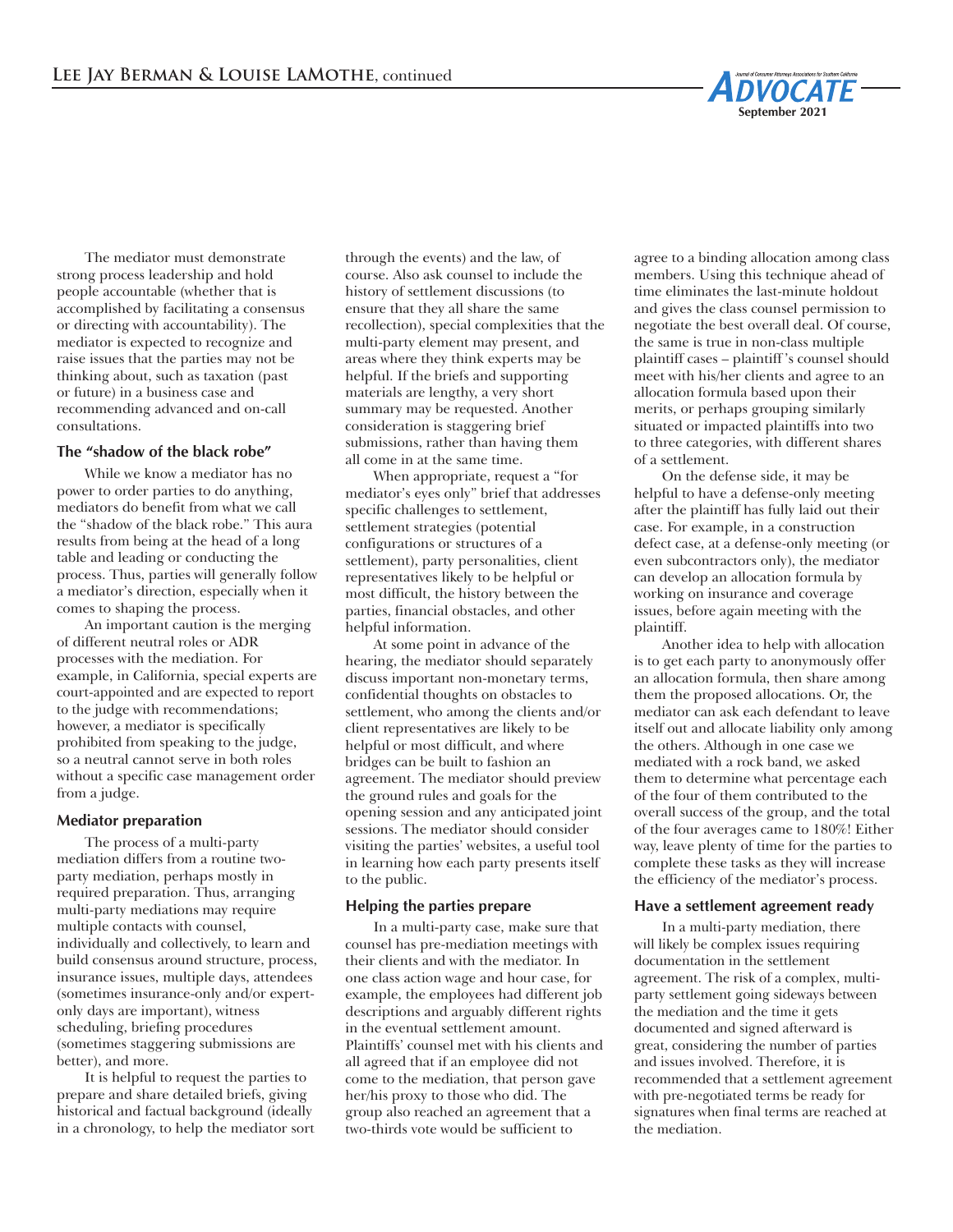

Lastly, the allocation of mediation fees should be predetermined and not negotiated during settlement negotiations. Failure to do so can put the mediator in conflict with the parties. Additionally, unlike two-party mediations, in multiparty matters, the mediator is doing more work toward a settlement out of sight of the parties. Fees can be divided between a group of parties (multiple plaintiffs pay 50% and the single defendant pays 50%), or by size/exposure (owner pays 33%, the general contractor pays 33%, and all subcontractors together pay a total of 33%), or simply by parties (five parties each pay 20%). Thus, it is important that everyone knows and agrees to the ground rules going in.

### **Prioritize – have the right players on hand**

In consultation with the parties and their lawyers, figure out in which order to negotiate the issues. In private caucuses, the mediator should learn how to talk about each issue and therefore be more effective in joint sessions. The mediator may first want to have a joint session with just the lawyers, or a session with some or all of the experts. What are the considerations for deciding in what order to tackle things?

Sometimes, a hierarchy or tiers will suggest themselves. Other times, if the parties look sideways, they can create useful alliances. Sometimes, defendants can reach an agreement on the total amount to offer but cannot agree to allocation of defendant responsibility. The preparation techniques mentioned above can smooth allocation issues. The mediator can facilitate a discussion on whether responsibility is allocated based on liability, ability to pay, willingness to pay, and the role of insurance carrier(s).

Looking sideways with multiple parties on the same side can also hinder a settlement. With multiple-defendant cases, it is common for parties to take a position that says, "I don't want to pay more than so-and-so." With several of these comparative positions, settlement can be complex. A useful technique is to isolate

each defendant and focus on the amount they are considering as a percentage of the entire settlement. Then, ask if that percentage is acceptable. Getting them to "face forward," rather than looking sideways, can help them see the big picture and move toward settlement.

When groups are large, have the groups meet in advance and elect or appoint a smaller constituency to participate, with their proxy, in the actual mediation. With homeowner associations, for example, this can sort itself out easily by having board members speak for the HOA (assuming that it's not a case of the association against the board). In one case with a large orchestra in dispute with its board, we agreed in advance that the board would send six people to the mediation, and the orchestra would elect 10, and that each representative group should have individuals who represent each of the varied viewpoints from within each larger group. In other words, the 10 from the orchestra represented the variety of opinions that the orchestra held so that no perspective was eliminated at this pre-mediation stage. It is usually important to have the most impassioned and vocal people in the smaller, representative group unless they would be a disturbance to the larger mediation process.

Grouping of issues is also helpful. In cases with a long list of monetary issues (e.g., construction defects), it can be efficient to agree on what the handful of most significant issues are, and negotiate a formula to agree to extrapolate from those issues. For example, if there are 40 issues, but five to seven of them represent 80% of the claimed damages, agree to work through those issues first and use those percentages of allocation to apply to the final settlement amount.

It is also helpful to group nonmonetary issues, such as a list of complaints by faculty members or nurses against administration or management. In those cases, identify the major issues. Thereafter, design a process by which smaller issues can be addressed, such as by a smaller number of constituents in a

subsequent mediation or have the plaintiffs agree that if there is a satisfactory agreement on the major issues, they will let go of the smaller issues.

#### **Preventing mayhem in the joint session**

The mediator needs to set and enforce ground rules. For example, state at the onset that there will be no namecalling, and participants will be allowed to talk uninterrupted for x minutes. It is important to remind everyone that aside from being interdependent (each needing the others' consent before they can get what they came for), everyone must appreciate their professional distance and decorum.

It is important to establish the process and the order in which people will speak (and always vet in advance whether anyone is going to put on a fullblown presentation, PowerPoint, for example). One way is to order the parties to present one at a time, usually allowing for rebuttal. If there are a limited number of issues, then another way is to go issue by issue, hearing from each party on each issue before moving to the next. Another technique is to have all participants put their names into a hat and draw them out one by one to equalize participation.

The mediator can begin by suggesting a structure (which they have vetted in advance) on some topic and get an agreement on it. Additionally, emphasize that all parties are working on the problem, whether in separate rooms or jointly.

#### **Managing expectations/building alliances**

Managing expectations and building alliances are especially important in a multi-party case. It is simply mathematical: In a two-party case, each party generally spends 50% of their time with the mediator, and an equal amount of time with the mediator gone; in a sixparty case, each party generally gets about 16% of the time with the mediator, spending the overwhelming majority of